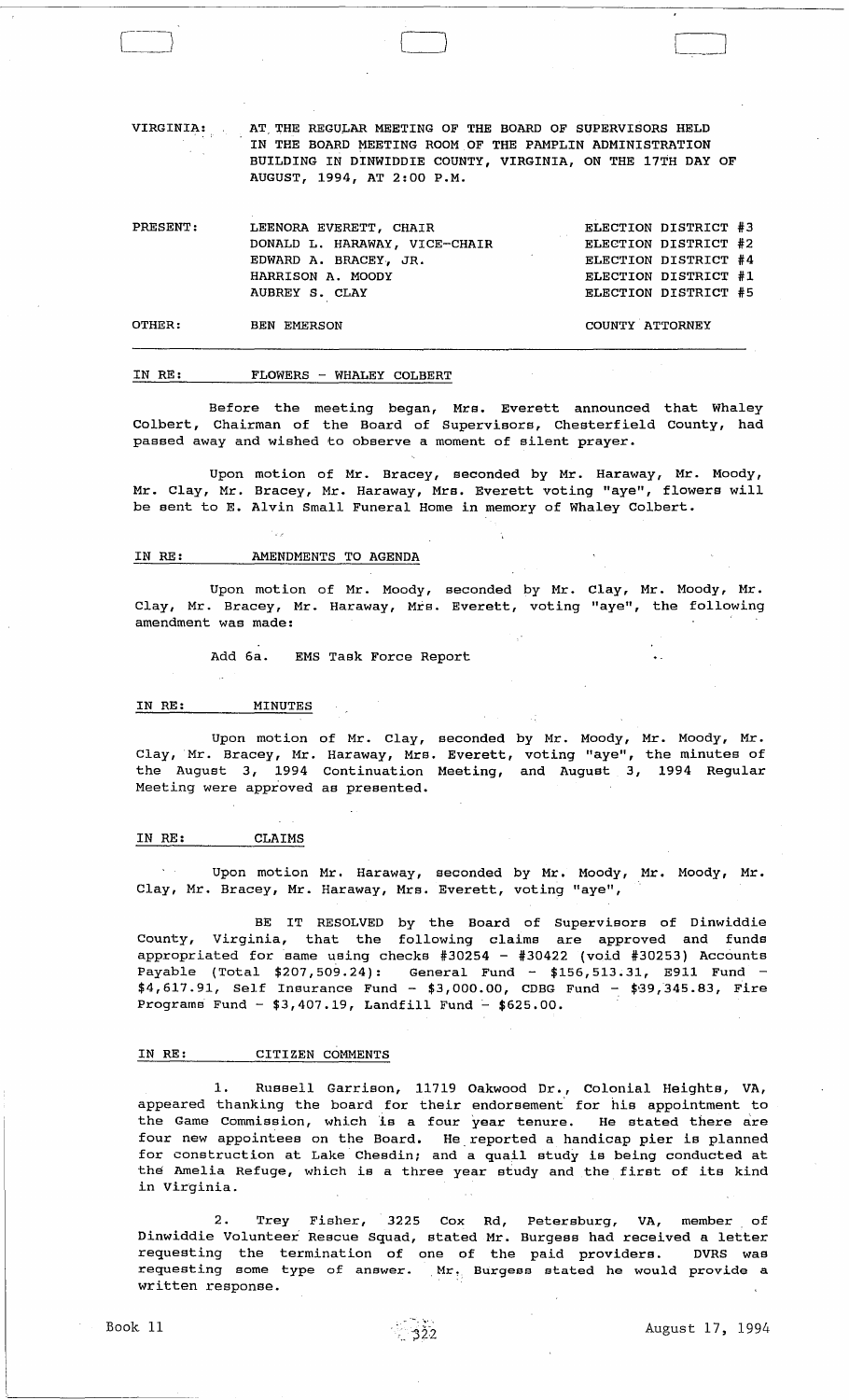# IN RE: EMS TASK FORCE REPORT

 $\overline{\phantom{m}}$ 

~ .

",--. !

Mr. Edward Titmus thanked the board for extending him the opportunity to serve on the E.M.S. Task Force to study the Dinwiddie emergency medical services needs within the County. He reported the Emergency Medical Service Finance Sub-Committee Report was endorsed by the Task Force. Mrs. Everett asked Mr. Titmus to read the report for the record, which follows;

> $\mathbb{R}^n$  is  $^{\prime\prime}$  +  $^{\prime\prime}$   $^{\prime\prime}$  $, '$  "  $\cdot$   $\cdot$   $\cdot$   $\cdot$ t " I

**International Properties** •

# EMERGENCY MEDICAL SERVICE FINANCE SUB-COMMITTEE REPORT

The E.M.S. Finance Sub-Committee was established to determine the employment needs of paid emergency medical service personnel to supplement the volunteer E.M.s. personnel in providing 24 hour per day coverage for Dinwiddie County. It is important to define when the volunteer organizations within the county are unable to provide B.L.S. or A.L.S. service since the Dinwiddie County E.M.S. Task Force was established to reinforce, not to replace, the valuable services provided by volunteer Emergencies Medical Services personnel.

The members of this sub-committee are Edward B. Titmus, Chairman, Donald Lee Haraway, and Jon R. Donnelly. It should be noted two of the above are not members of the Dinwiddie County E.M.S. Task Force as appointed by the Dinwiddie County Board of Supervisors. The Chairman and membership of the Task Force agreed due to the positions held by both Mr. Donnelly and Mr. Haraway, it was important their expertise be utilized on this subcommittee.

Attached and made a part of this report are two handouts given to the Dinwiddie County E.M.S. Task Force on Monday, August 8, 1994, by Ms. Sheri Hoover, Chairman of the Task Force. One of the reports is a list of the membership of D.V.R.S. and the other is a D.V.R.S. volunteer schedule showing the availability on a Monday-Friday basis. You will note there is not a schedule of weekend coverage; however, there is 24 hour per day coverage provided by volunteers for Saturday and Sunday as stated by Ms. Hoover, President of D.V.R.S.

In reviewing the schedule, you will note there are times from 6 PM - 6 AM when the volunteers have to end their shift early due to their work schedule. It should be noted in order to cover these hours it would necessitate bringing paid personnel in at an earlier hour than normal to cover the time period when there is no coverage provided by Dinwiddie County volunteers. The same situation would apply if volunteer personnel were unable to begin their duty schedules on time due to their employment.

It would be necessary for D.V.R.S. to submit a monthly schedule for the following month by the 25th of the preceding month in order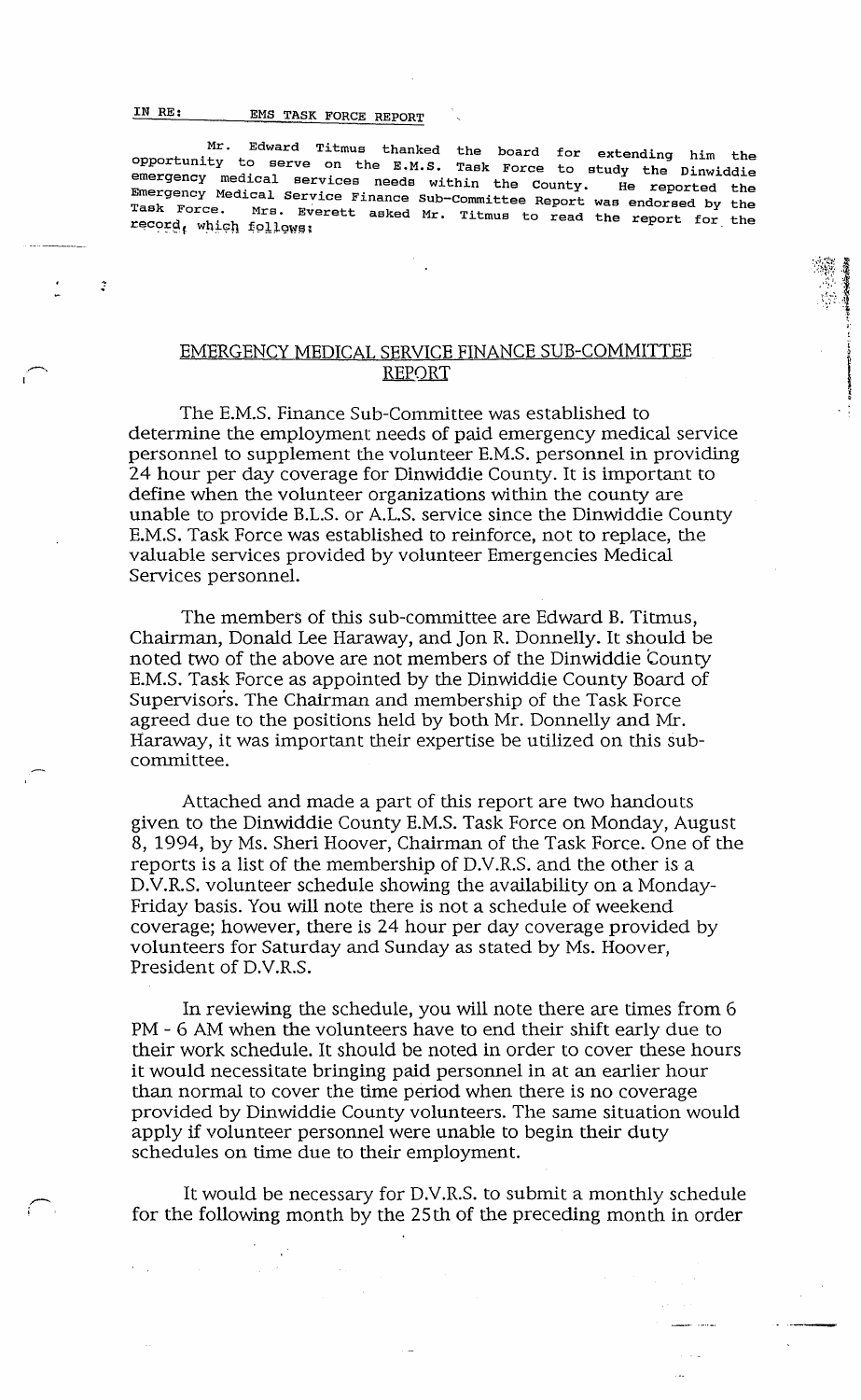to have paid personnel scheduled to provide E.M.S. service when volunteers are not available. This is important since paid personnel need to have a schedule in advance for the hours they are required to work. Once the schedule is known, no unit will go out of service without having a replacement.

Currently, both volunteers and paid personnel are scheduled and supervised by D.V.R.S. since they operate under the D.V.R.S. license. This has'caused some problems since the paid employees are employees of Dinwiddie County; however, scheduling and supervision are handled by D.V.R.S. The Dinwiddie Volunteer Rescue Squad ' requires this since the Squad is liable for those personnel rendering service through its license. Even though this is true, it is difficult to have the county held liable for employment policy violations or grievances if it has no control over the supervision of its personnel.

Edward B. Titmus asked Mr. Donnelly if it was possible for Dinwiddie 'County to secure its own E.M.S. license for operation. He stated the county could do this and there are counties that have their own licenses as well as licensed volunteer groups within those counties. Ms. Hoover stated it would relieve D.V.R.S. of a lot of stress if Dinwiddie County had its own license.

The sub-committee recommends Dinwiddie County secure.its own license to provide E.M.S. patient care at the A.L.S. level. This would bring paid personnel of the County under the supervision of their employer, Dinwiddie County. However, any other volunteer group would be welcome to operate under the County's E.M.s. license in providing patient care. This would remove from D.V.R.S. any liability other than that of its own personnel.

The sub-committee also recommends Dinwiddie County secure' its own ambulance and a centrally-located facility from which paid personnel would respond to emergency calls. That arrangement would enable paid personnel and volunteer squad members to work effectively together to provide Basic Life Support and Advanced Life Support emergency care to all residents of the County in a timely and efficient manner.

Paid staff would be able to support and/or supplement D.V.R.S. when no volunteer ambulance is available because of staffing or because the volunteer crew already is working an emergency call. At those times when one or more volunteer crews are aVailable, the paid personnel would respond in a support capacity according to need, i.e. an emergency call that requires patient care at the Advanced Life Support level when no other A.L.S. crew is available. Cooperation and coordination of resources would be key elements of this system. '

Once Dinwiddie County receives its state E.M.S. license, has a vehicle, and secures a location from which paid personnel can operate, the paid employees would work under the supervision of their employer. Daytime E.M.S. operations of all E.M.S. segments would be the responsibility of Dinwiddie County in consultation with the D.V.R.S. Captain or another designated officer. Night-time operations of alIE.M.S. segments would be the responsibility of the D.V.R.S. Captain, or another designated officer, in consultation with the County.

 $\int_0^\infty$ 

.. -.

J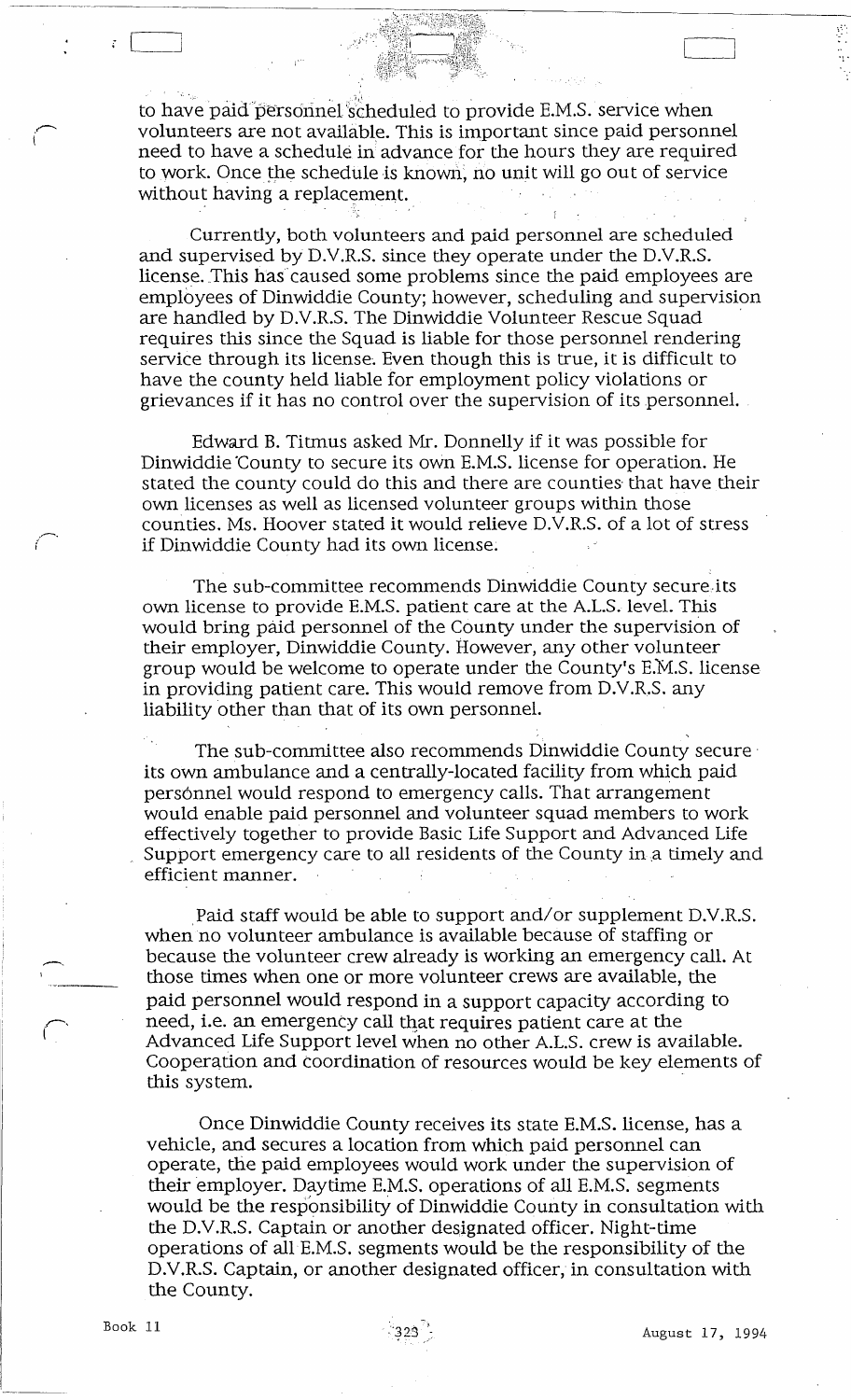Differences of opinion would be handled at the time in a professional manner and, above all, in the best interest of patient care. Any incident or complaint would be submitted in writing with documentation to the County Administrator. It would then be reviewed at an appropriate time by an appropriate forum to be determined by the County Board of Supervisors.

Initially, the county should employ two full-time paid employees to provide A.L.S. coverage. These employees would be on a required 36 hour per week schedule with an available 4 hours to cover when volunteers leave early or come late due to their work schedules. Overtime would only be utilized when a situation arises necessitating it for the county to have E.M.S. coverage. These employees would receive the same benefits of other county employees.

The hourly rates of pay would be based upon the individuals' training and E.M.S. certification which are current and in force as required for their Commonwealth of Va. E.M.S. certification. The hourly rates recommended are as follows for both full-time and part-time employees:

> E.M.T. - certified Cardiac Tech - certified Paramedic - certified

..

 $\ddot{\phantom{0}}$ 

,,--...

..--...

\$ 8.00/hr. 9.OO/hr. lO.OO/hr.

 $\mathbb{R}^3$ 

 $\cdots$   $\frac{1}{3}$  $\sim$  .

> 1*.12.*<br>|-<br>|i<br>i<br>i<br>i ~ ~

All hours not covered by full-time employees will be covered by part-time employees working at the same hourly rates with no benefits.

This sub-committee should meet with the county safety director and/or administrative staff from time to time to determine needs for additional full-time employees and to consider other recommendations to the Dinwiddie County Board of Supervisors concerning paid E.M.S. personnel.

> r~' .----, I

Respectfully submitted

*Crouitved B. Silmus*<br>Edward B. Titmus, Chairman

E.M.S. Finance Sub-Committee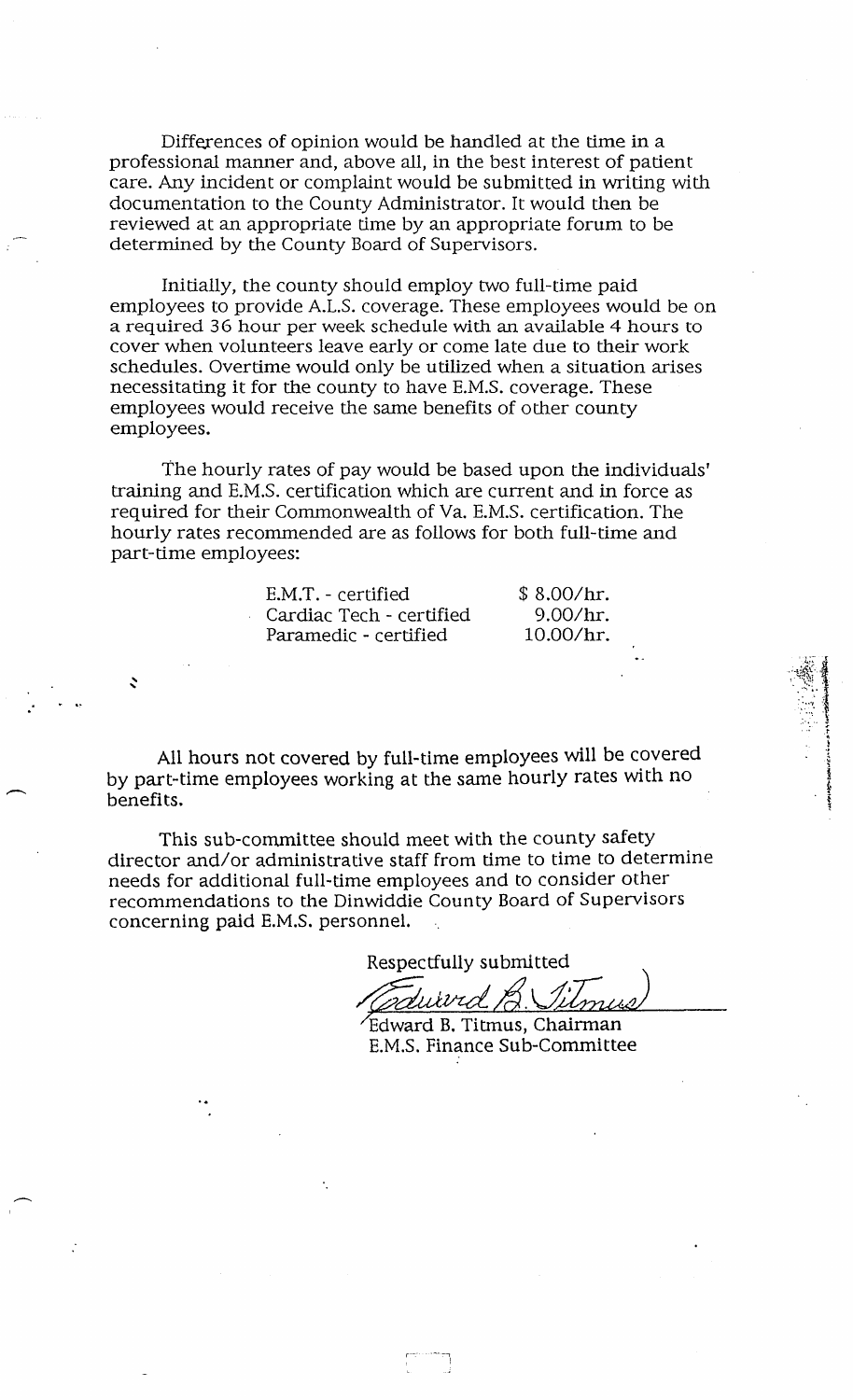#### $\chi^2 \to \Psi^2 \to \chi^2_{\rm min}$  .  $\mathcal{L}_1 = \mathcal{L}_2$

 $\frac{1}{2}$  ,  $\frac{1}{2}$  ,  $\frac{1}{2}$  ,  $\frac{1}{2}$  ,  $\frac{1}{2}$  ,  $\frac{1}{2}$  ,  $\frac{1}{2}$  ,  $\frac{1}{2}$  ,  $\frac{1}{2}$  ,  $\frac{1}{2}$  ,  $\frac{1}{2}$  ,  $\frac{1}{2}$ 

Mrs. Everett asked if Mr. Titmus had any further comments<br>regarding the report. He said the Task Force questioned whether they He said the Task Force questioned whether they should continue meeting on a weekly basis. The Task Force decided that if there were any parts of the recommendation that the Board of Supervisors did not agree with, they would meet and take that part back for<br>reconsideration. He stated the committee was criticized for not He stated the committee was criticized for not presenting exact cost figures. However, when he received the instructions from the Board of Supervisors on July 12, there was nothing in the letter which instructed the Task Force to establish cost. They were to make recommendations on what they thought would be the best emergency medical service provided to the residents of Dinwiddie County.

e a san Naga

Mr. Haraway stated cost is important; however, the service to the citizens is more important., He anticipates cost estimates of labor and benefits to be a maximum of  $$100,000$ ; purchase of an ambulance to be \$120,000; rental of a facility, at \$1,000 per month; contingencies to be \$18,000. For planning purposes, the most he feels it would cost the county would be \$250,000 annually. Mr. Titmus stated the county has been incurring the expenses of paid personnel and feels the only additional cost to the county would be benefits, the cost of a vehicle and a place to work from.

Upon motion of Mr. Bracey, seconded by Mr. Haraway, Mr. Moody, Mr. Clay, Mr. Bracey, Mr. Haraway, Mrs. Everett voting "aye", the Board accepted the Emergency Medical Service Finance Sub-Committee Report in its entirety and authorized the County Administration to proceed immediately with the recommendations presented by the subcommittee, and bring the cost estimates to the Board for final action.

Mr. Bracey asked if the Committee should cease the work or stay In operation. Mr. Titmus stated the Committee should cease the work of stay if the report was accepted, however, they would stay a Committee in case the Board of Supervisors wanted to call the Task Force back.±ogether for some purpose at a later date.

Mr. Bruce Archer, Chief, Namozine VFD, stated he felt there was a need for paid people to provide coverage when there are gaps in the volunteer service. He asked consideration that instead of the County providing the service and ending up being an expense to the taxpayers and reducing the amount of donations that the volunteers are getting, that the Board consider contracting the service through the Dinwiddie Rescue Squad, which already provides this service.

Mrs. Anne Scarborough, a member of the Task Force, stated she backed the report 100%. She said she looked at four things when she heard the report from the Finance, Sub-Committee: (1) that it provide 24 hour coverage  $-\sqrt{ }$  there are gaps in coverage now; (2) that volunteers would be kept in tact and protected - the reports states they will be supported which means they are still needed and are looked to render service to the County; (3) Dinwiddie Volunteer Rescue Squad was concerned with their liability and losing their license - the report takes care of liability; and (4) the volunteers stated they were stretched to find time for training and recruitment - this would give the volunteers a breather and give them time to recruit, train, and build up the volunteers. This plan is a firm foundation for the county to move forward and make changes.

## IN RE: VIRGINIA DEPARTMENT OF TRANSPORTATION - REPORT

Mr. R. H. Reekes, Resident Engineer, reported the following:

1. A study has been requested for the intersection of Rt. 1 and Rt. 460 regarding the northbound movement of Rt. 1 traffic onto Rt. 460.

2. Sapony' Creek Bridge bids' are due next week and work should begin after Labor Day.

3. He stated they have been' working with the Planning Department with site' plans and subdivision planning reviews and feels together they can form a strong team to improve the process, particularly drainage issues.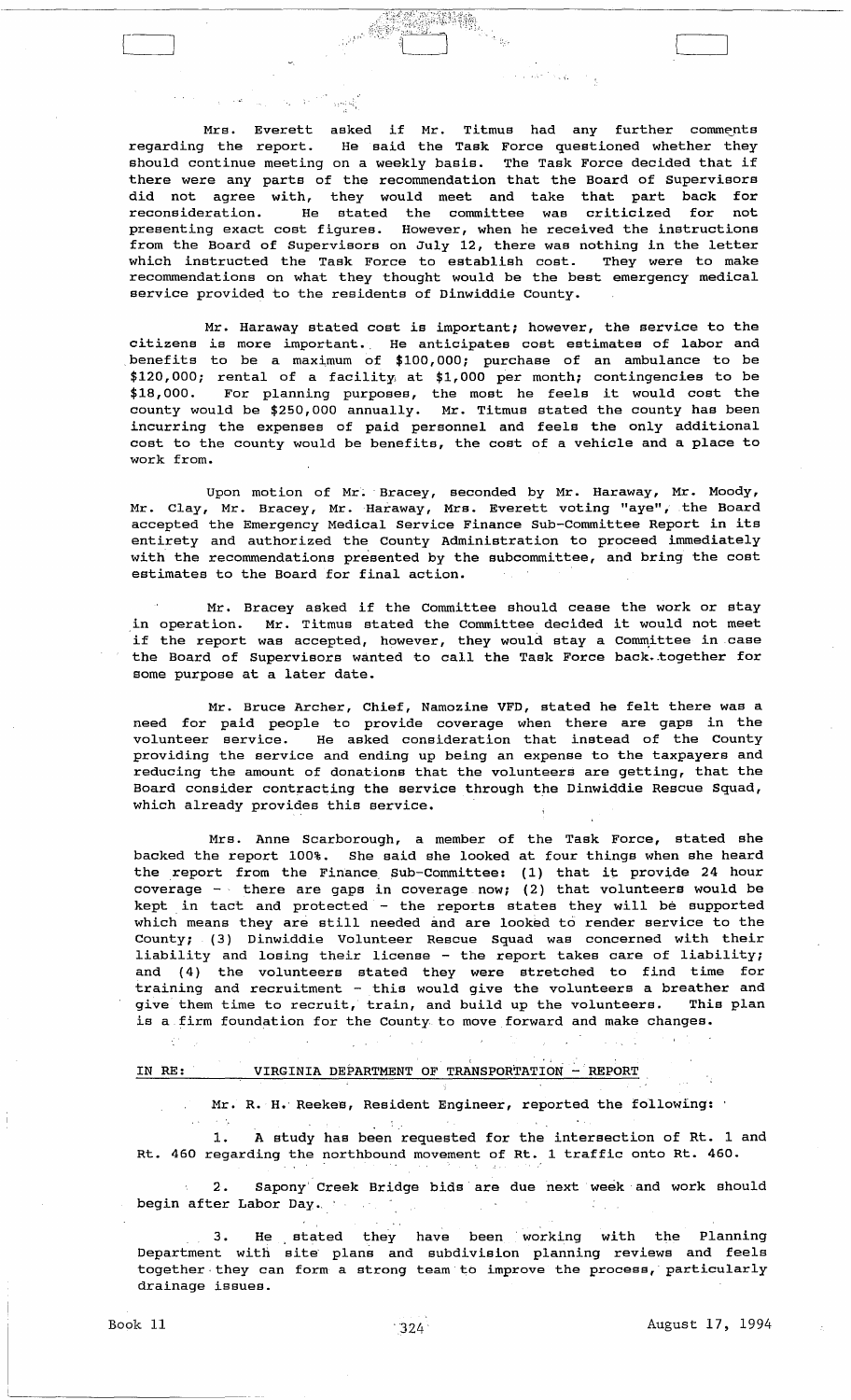4. Ford Avenue "No Outlet" signs have been ordered.

5. The Sunset Ave. & Franklin Ave. Commonwealth's Transportation Board Agenda for this month. issue is on the

Mr. Moody requested a safety study be conducted at the intersection of White Oak Road, Grubby Road and Continental Road.

## IN RE: COMMISSIONER OF THE REVENUE - REPORT

Mrs. Deborah Marston, Commissioner of the Revenue, was not present.

## IN RE: TREASURER - REPORT

Mr. William Jones, Treasurer, submitted his reports on cash and fund balances for the month of July, 1994.

### IN RE: COMMONWEALTH'S ATTORNEY - REPORT

Mr. T. O. Rainey, III, Commonwealth Attorney, was present to<br>answer questions. Mr. Bracev requested a copy of the code or manual Mr. Bracey requested a copy of the code or manual pertaining to magistrate qualifications, duties, and responsibilities.

## IN RE: SHERIFF - REPORT

Mr. B. M. Heath, Sheriff, or a representative, was not present.

 $\ddot{\phantom{a}}$ 

 $\bar{L}$  ,  $\bar{L}$ 

للمستنبذ المتعد

## IN RE: BUILDING INSPECTOR - REPORT

Mr. Dwayne Abernathy, Building Inspector, submitted his report for the month of July, 1994.

## IN RE: ANIMAL WARDEN - REPORT

Mr. John Mellick, Animal warden, submitted his report for the month of July, 1994. He reported two rabid raccoons have been killed in the County. When asked about the micro-chip identification program, he reported he has not had any customers for this program.

## IN RE: DIRECTOR OF PLANNING - REPORT

Mr. Wayne Knox, Director of Planning, provided his report to the Board. He advised the Town of McKenney has officially recognized Mr. Davis as the Zoning Administrator at the August 11, 1994, Council Meeting. This is a requirement of the Town Code.

#### IN RE: VAZO CONFERENCE

Upon motion of Mr. Haraway, seconded by Mr. Moody, Mr. Moody, Mr. Clay, Mr. Bracey, Mr. Haraway, Mrs. Everett voting "aye", Tim Davis, Zoning Administrator, is authorized to attend the Virginia Association of Zoning Officials Fall Development Workshop, September 15-16, 1994, *in*  Roanoke, VA.

## IN RE: OPERATIONAL GUIDELINES FOR PLANNING DEPARTMENT

Upon motion of Mr. Moody, seconded by Mr. Bracey, Mr. Moody, Mr. Clay, Mr. Bracey, Mr. Haraway, Mrs. Everett voting "aye", the following operational guidelines are adopted for the Planning Department:

The zoning Administrator shall act as the Planning Director *in*  his/her absence, and the Planning Director shall act as Zoning

 $\mathcal{A}=\{1,2\}$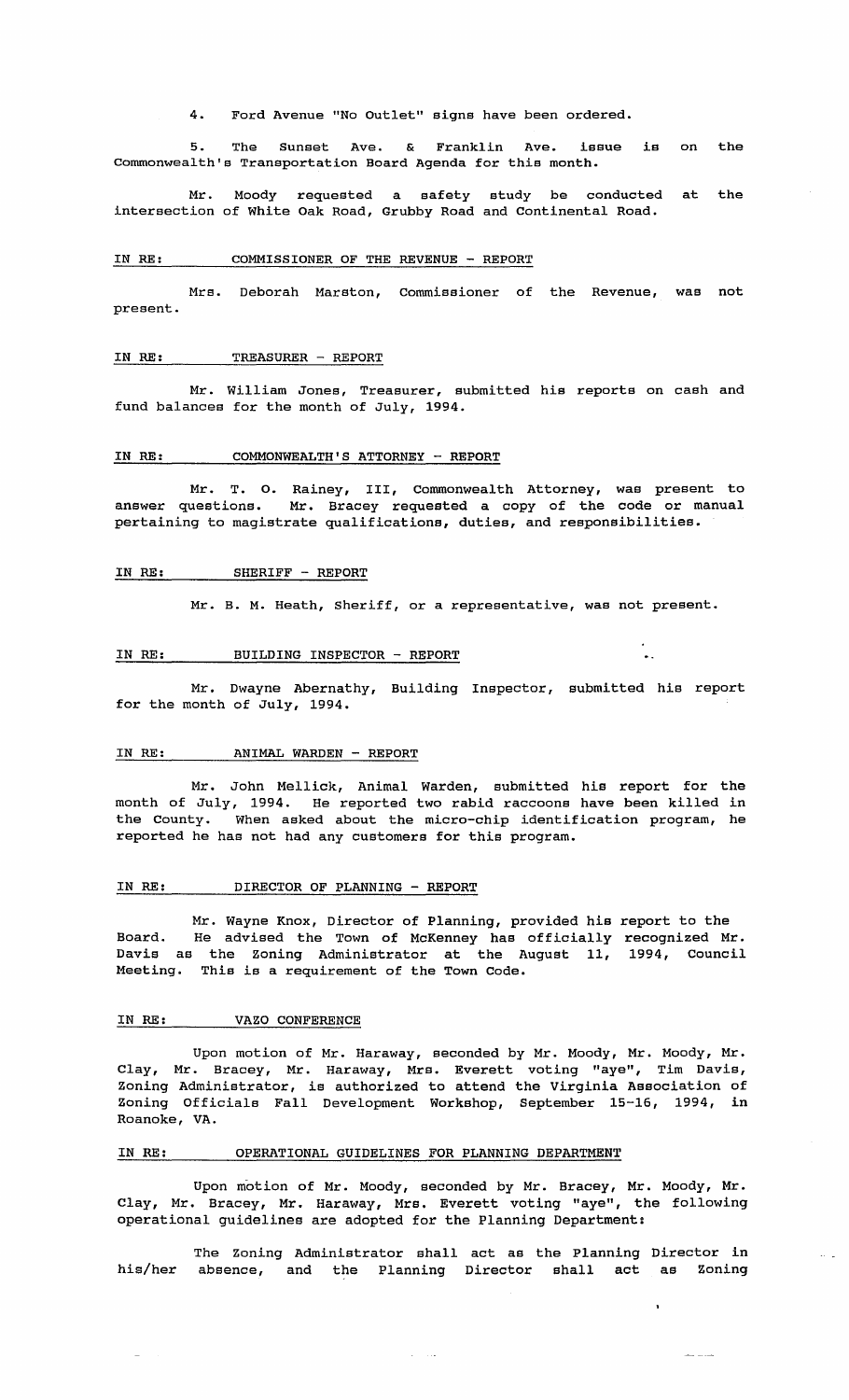$\label{eq:1} \phi(\mathbf{y},t) = \mathbb{E} \left[ \frac{1}{2} \int_{\mathbb{R}^d} \frac{1}{\xi} \mathbf{1} \right]$ Administrator in his/her absence in administration of County Codes designated to either the Planning Director or the Zoning Administrator.

 $\bar{\mathcal{E}}$  .

**MARK PARTIES** 

### IN RE: SOCIAL SERVICES DIRECTOR

Mrs. Peggy McElveen, Director of Social Services, and the Board recognized Mr. and Mrs. William Beville and thanked them for all of their volunteer services within the County and Tri-City area. Mrs. McElveen stated they set up the food closet and keep it stocked in the Social Services Office.

Mrs. McElveen gave an update on Welfare Reform.

## IN RE: APPROPRIATIONS RESOLUTION - UNITED WAY FUND

Upon motion of Mr. Bracey, seconded by Mr. Moody, Mr. Moody, Mr. Clay, Mr. Bracey, Mr. Haraway, Mrs. Everett voting "aye",

BE IT RESOLVED by the Board of Supervisors of Dinwiddie County, Virginia, that an additional appropriation of \$4,437.00 to the Social Services Emergency Relief Fund be approved as received from United Way for the following:  $$1,972.00$  - Emergency Assistance, and  $$2,467.00$  - In-Home for Elderly, with no local match required.

#### IN RE: SUPERINTENDENT OF SCHOOLS - REPORT

Dr. Tom Gaul, Superintendent of Schools, gave an overview of his first year's accomplishments. He also recognized Jackie McLeod and Troilen Seward for their accomplishments.

Mr. Bracey questioned the purchasing methods used on ·materials in the maintenance department and asked Dr. Gaul to verify local merchants were being given equal considerations. He also questioned the status of Dinwiddie Elementary improvements. Dr. Gaul advised there were other priorities that needed addressing before school opened but these issues would be taken care of.

## IN RE: APPROPRIATIONS RESOLUTION - SCHOOL FUND

Upon motion of Mr. Haraway, seconded by Mr. Clay, Mr. Moody, Mr. Clay, Mr. Bracey, Mr. Haraway, Mrs. Everett voting "aye",

BE IT RESOLVED by the Board of Supervisors of Dinwiddie dounty, Virginia, that the FY 94-95 revenue and expenditure· budget is amended to reflect an additional appropriation of \$75,367 for the following: Increase SOQ Remedial Education-Summer School-\$66,B07 and Increase Tuition - Summer School- $$8,560;$  and,

BE IT FURTHER RESOLVED by the Board of Dinwiddie County, Virginia, that an additional \$BO,OOO be the Head Start Program to cover cost of living increases and improvements in the program. Supervisors of appropriated to

## IN RE: PUBLIC SAFETY DIRECTOR

Mr. Dave Nichols, Public Safety Director, presented his report on fire and EMS responses for the month of July, 1994. Mr. Haraway questioned the increase in fire calls for May, June and July. Mr. Nichols stated the fire companies are 'responding to accident with injury calls to get someone to the scene quicker. Although these may not be fire calls, yet someone to the stene quitter. Although these may not be life calls,<br>they are still dispatched as one. Mr. Bracey stated it was misleading and should be broken down by fire or accident response. Mr. Nichols stated that at the end of the year, the Department of Fire Programs issues a report giving a detailed breakdown.

## IN RE: RFP AUTHORIZATION - FORD VFD PUMPER/TANKER FIRE TRUCK

Expans

EXTRACT



 $\begin{bmatrix} \phantom{-} \end{bmatrix}$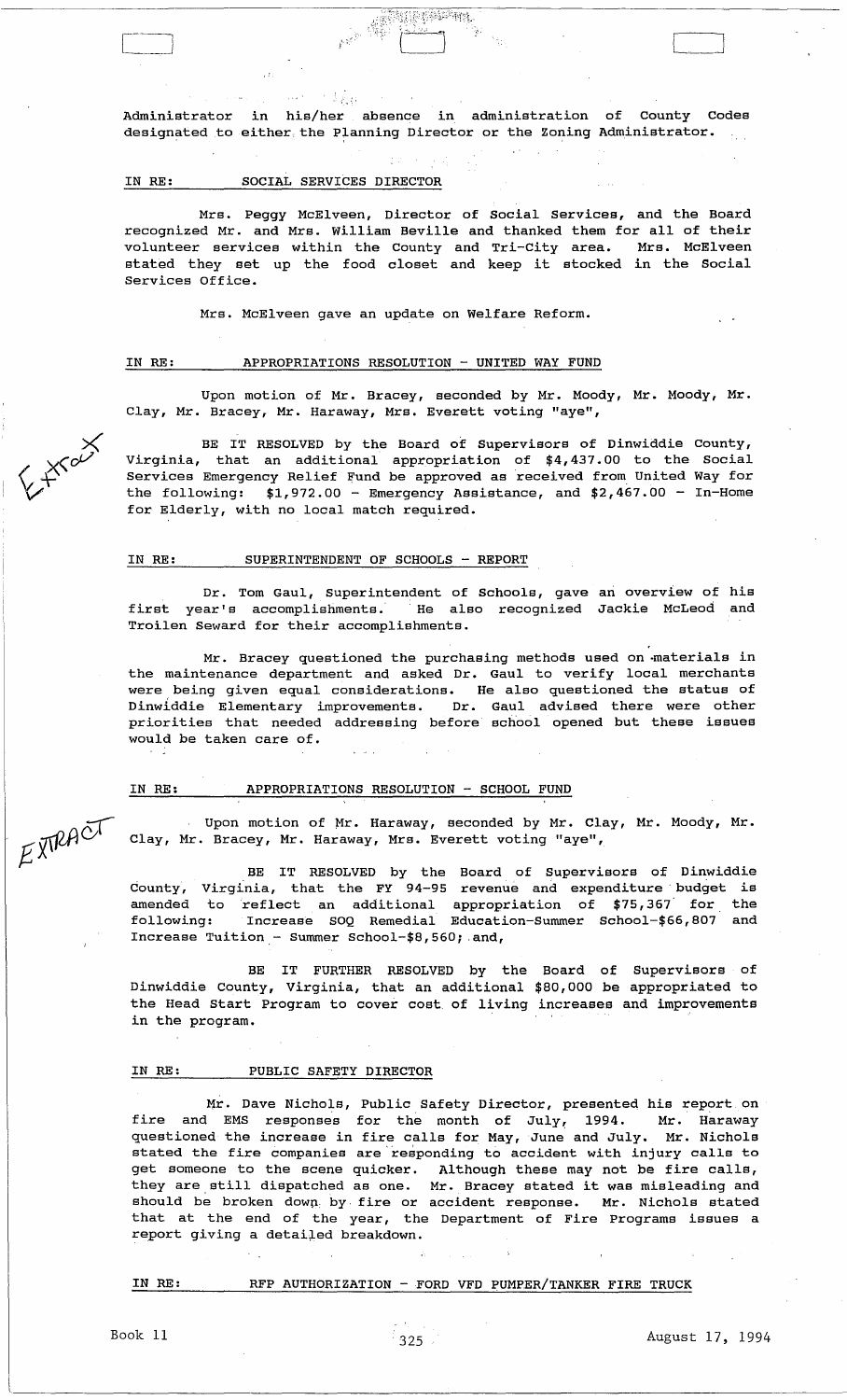.Mr. Dave Nichols, Public Safety Director, advised the apparatus committee for Company 2 has completed the process of preparing the specifications for the budgeted pumper/tanker.

Upon motion of Mr. Moody, seconded by Mr. Bracey, Mr. Moody, Mr. Clay, Mr. Bracey, Mr. Haraway, Mrs. Everett voting "aye", the Public Safety Director is authorized to compile and advertise the Request for Proposal for the Ford VFD pumper/tanker fire truck.

## IN RE: HAZARDOUS MATERIALS CONFERENCE

Upon motion of Mr. Haraway, seconded by Mr. Moody, Mr. Moody, Mr. Haraway, Mrs. Everett voting "aye", Mr. Bracey, Mr. Clay voting "nay", the Public Safety Director and two volunteers (one from Dinwiddie VFD and one from Ford VFD) are authorized to attend the Hazardous Materials Conference in Virginia Beach, September 29 to October 1, 1994, at a total cost of \$279.00.

## IN RE: DIRECTOR OF WASTE MANAGEMENT

Mr. Dennis King, Director of Waste Management, presented his report for the month of July, 1994.

## IN RE: COUNTY ATTORNEY

Mr. Ben Emerson, County Attorney, was present to answer any questions.

### IN RE: VIRGINIA BIO-FUELS

Mr. Ted Baxter, representing VBF, stated there was still a great deal of dumpster abuse, mostly within the Rohoic area. He feels that once the manned site is established at the Rohoic dumpsters, this will help the problem.

#### IN RE: RECREATION

Mr. Tony Rinaldi, Director of Parks and Recreation, submitted his report for the month of July, 1994. He reported the ISTEA Grant was approved by Virginia Department of Transportation for the County.

The Board asked the administration to work with Mr. Rinaldi *in*  securing bids and specifications for a maintenance shed.

## IN RE: COUNTY ADMINISTRATOR COMMENTS

1. Mr. Burgess presented a letter from the Paralyzed Veterans of America, 'requesting waiver of the \$2.00 usage fee for handicapped persons desiring to fish from the proposed Lake Chesdin Pier. Mr. Burgess' concern was with the definition of handicapped as there is such a broad definition. Before the Board considers the request, the definition of handicapped, or persons with disabilities, needs to be established. Action was postponed.

2. Virginia Department of Transportation has designated October 22, 1994, as Litter Cleanup Day.

3. Mr. Burgess has received a draft contract proposal from Henning, Vest and Covey architectural firm, which is being reviewed by the County Attorney's Office. After review, the proposed contract should be presented to the Board at the September 7, 1994, meeting.

4. There is a public hearing scheduled on September 26, 1994, at 2:00 p.m. in our meeting room that is being conducted by the Department of Environmental Quality regarding a gas recovery system at Virginia Bio-Fuels.

 $\alpha$  ,  $\beta$  ,  $\alpha$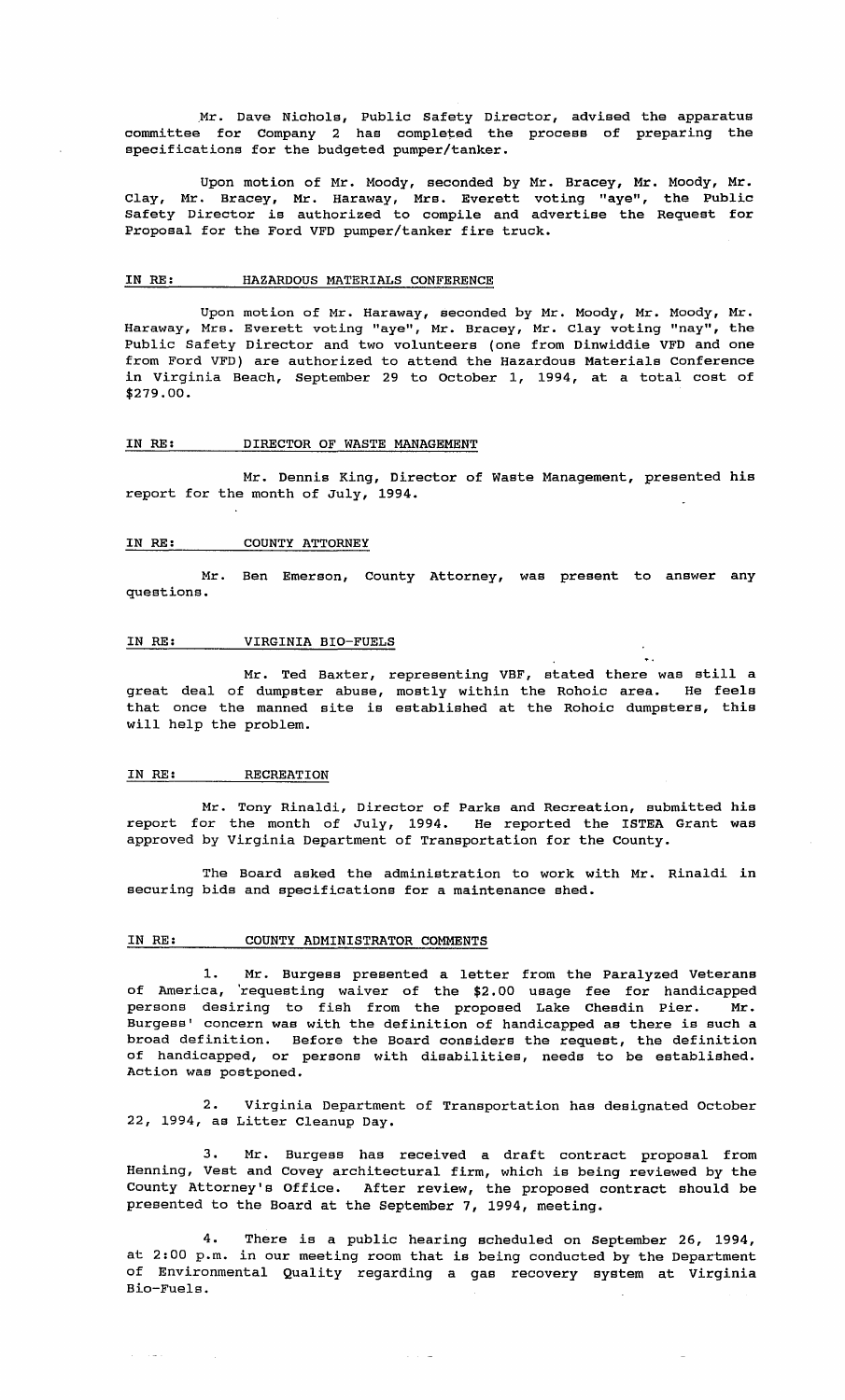..5. Mrs. Ralph, Assistant County Administrator, reported that when the county entered the consortium with the other counties on Lee's Retreat  $\hbox{\tt Route,}$  which includes the stop at Sutherland Station, the 'agreement was for. an approximate cost of \$4, 000, to be matched by the County. The County does not need land donation as the property already belongs to the highway department. Therefore, other in-kind services are being sought. Sands, Anderson, Marks and Miller has agreed to provide the legal services for the localities and we will be able to use part of this for in-kind match. However, there is still the possibility of having to provide the balance of the match in cash.

**Finding Construction** 

់ខ្មែរ។

6. Mr. Burgess attended a meeting with Congressman Sisisky regarding the BRAC Report, which gives the base closure milestones.

## IN RE: BOARD MEMBER COMMENTS

1. Mr. Ed Bracey. reported on the LGOC conference, the highlights being the Right to Farm issue, prisoner housing, and a large emphasis is being placed on tourism.

2. Mr. Harrison Moody reported the Right-To-Farm committee has met twice. They are looking at the possibility of limitations on acreage requirements, setbacks, number of animals, etc.; or establishing another zone such as a heavy farming zone. The committee has not taken a stand on how they feel the county should go and they need input from citizens and the Board members.

3. Mrs. Everett reported she will be attending the reception at<br>a for the new general. She will also be attending the Fort Lee for the new general. She will also be attending the Comprehensive Services Act workshop next week.

## IN RE: EXECUTIVE SESSION

Upon motion of Mr. Bracey, seconded by Mr. Moody, Mr. Bracey, Mr. Clay, Mr. Haraway, Mr. Moody, Mrs. Everett voting "aye", pursuant to the Virginia Freedom of Information Act, section 2.1-344 a(l) Personnel Discussion of performance,'" salaries, disciplining of public officers, appointees, or employees of any public body; section 2.1-344(a)3 Acquisition of Property - Discussion or consideration of the condition, acquisition or use of real property for public purpose; section 2.1-344 (a) 5 Industrial - Discussion concerning a prospective business or industry; Section  $2.1-344(a)7$  - Legal - Discussion of Co-Composting Contract, the Board moved into Executive Session at 4:40 P.M., following a ten minute recess.

Upon motion of Mr. Bracey, seconded by Mr. Haraway, Mr. Clay, Mr. Bracey, Mr. Haraway, Mrs. Everett voting "aye", reconvened into Open Session at 6:46 p.m. Mr. Moody, the meeting

## IN RE: CERTIFICATION

Upon motion of Mr. Clay, seconded by Mr. Haraway, Mr. Bracey, Mr. Clay, Mr. Haraway, Mr. Moody, Mrs. Everett voting "aye", the following resolution was adopted:  $\mathcal{D}^{\mathcal{C}}$ 

in dia

WHEREAS, the Board' of Supervisors of Dinwiddie County convened an executive meeting on this date pursuant to an affirmative recorded vote and in accordance with the provisions of the Virginia Freedom of Information Act; and

WHEREAS, section 2.1-344.1 of the Code of Virginia requires a certification by the Board of Supervisors of Dinwiddie County, that such Executive meeting was conducted in conformity with the Virginia law;

NOW THEREFORE BE IT RESOLVED that the Board of Supervisors of Dinwiddie County, Virginia, hereby certifies that, to the best of each member's knowledge, (1) only public business matters lawfully excepted from open meeting requirements by Virginia law were discussed in the executive meeting to which this certification resolution applies; and (2)